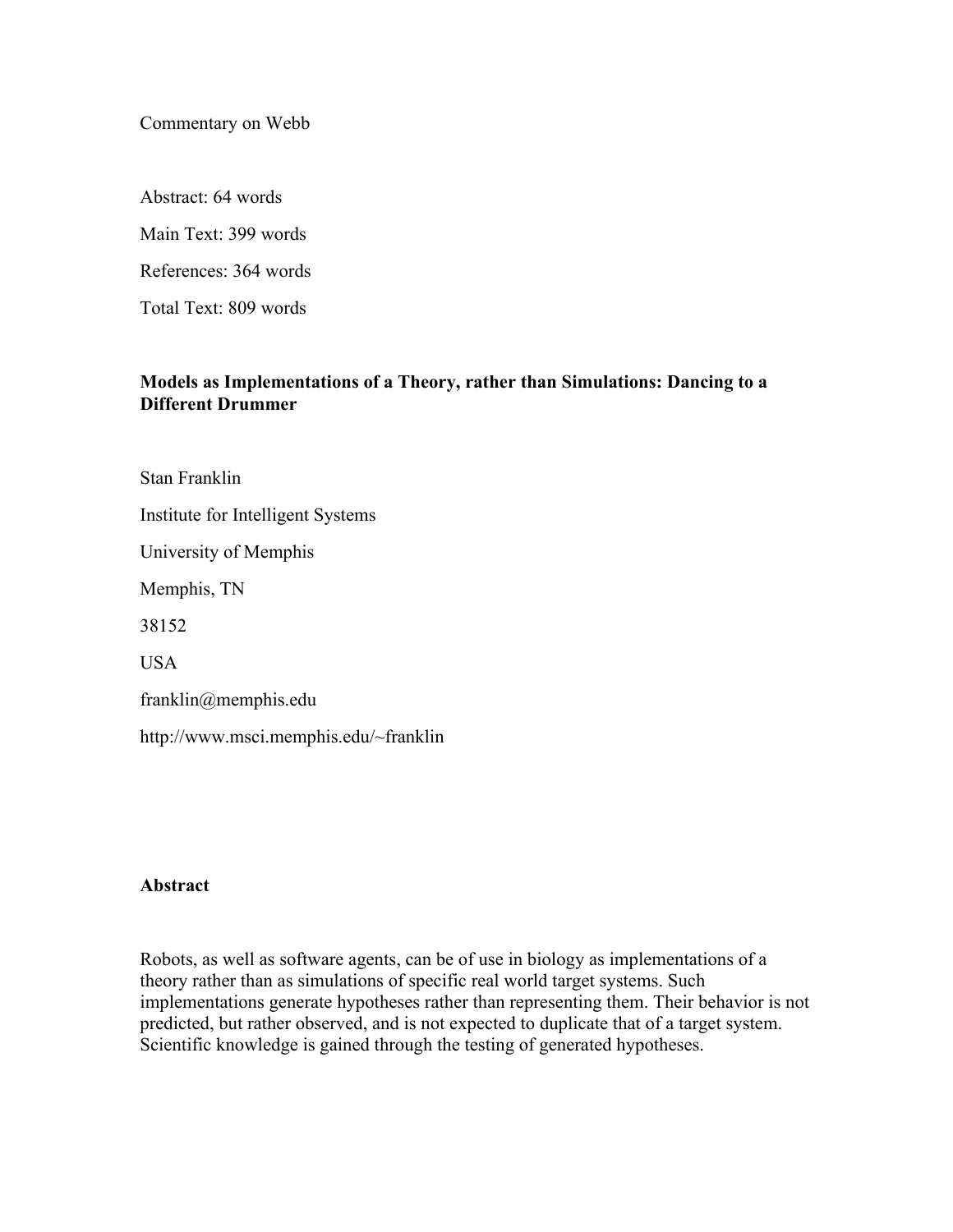Robots, or software agents, can be of value to biology as generators of hypotheses as well as the in the more traditional ways so well described by Webb. Let me illustrate with a software agent example. Essentially the same architecture could control a robot.

IDA (Franklin, 2000b; Franklin, Kelemen, & McCauley, 1998) implements global workspace theory, a psychological and neuropsychologicial theory of consciousness and cognition (Baars, 1988, 1997; Franklin & Graesser, A., 1999), as well as parts of other theories (Barsalou, 1999; Glenberg, 1997; Kintsch, 1998; Sloman, 1999). Supported by the US Navy, IDA is intended to replace a human personnel agent in the real world task of job distribution (Franklin, 2001).

Models such as IDA have the potential to play a synergistic role in modeling a scientific theory. The theory constrains the design of the agent or robot that implements (models) that theory. While a theory, including many from cognitive neuroscience, may be abstract and only broadly sketch an architecture, an implemented computational design provides a fully articulated architecture and a complete set of at least computational mechanisms. This architecture and set of mechanisms provides a richer, more concrete and more decisive theory, as well as both a conceptual and a computational model. Moreover, every design decision taken during an implementation translates into a hypothesis that serves to flesh out the theory. These hypotheses may motivate experiments to test them thus providing direction for biological research. Conversely, the results of such experiments motivate corresponding modifications of the architecture and mechanisms of the agent or robot and the cycle starts again. These ideas have been discussed more fully elsewhere (Franklin, 1997).

IDA also implements William James' theory of voluntary action (Franklin, 2000a; James, 1890; Kondadadi & Franklin, 2001). Experimental work of neuroscientist Benjamin Libet lends support to this implementation of voluntary action as mirroring what happens in humans (1983, 1999). The IDA implementation offers a new interpretation of Libet's work and suggests possible experimental tests (Franklin & Graesser, A., 2001).

It is also likely that observing the behavior of such software agent or robotic implementations will lead to additional hypotheses that can then be tested. As of this writing a full version of IDA is being tested, and will soon be running continuously so that such observations can be made.

## **References**

Baars, B. J. (1988). A Cognitive Theory of Consciousness. Cambridge: Cambridge University Press.